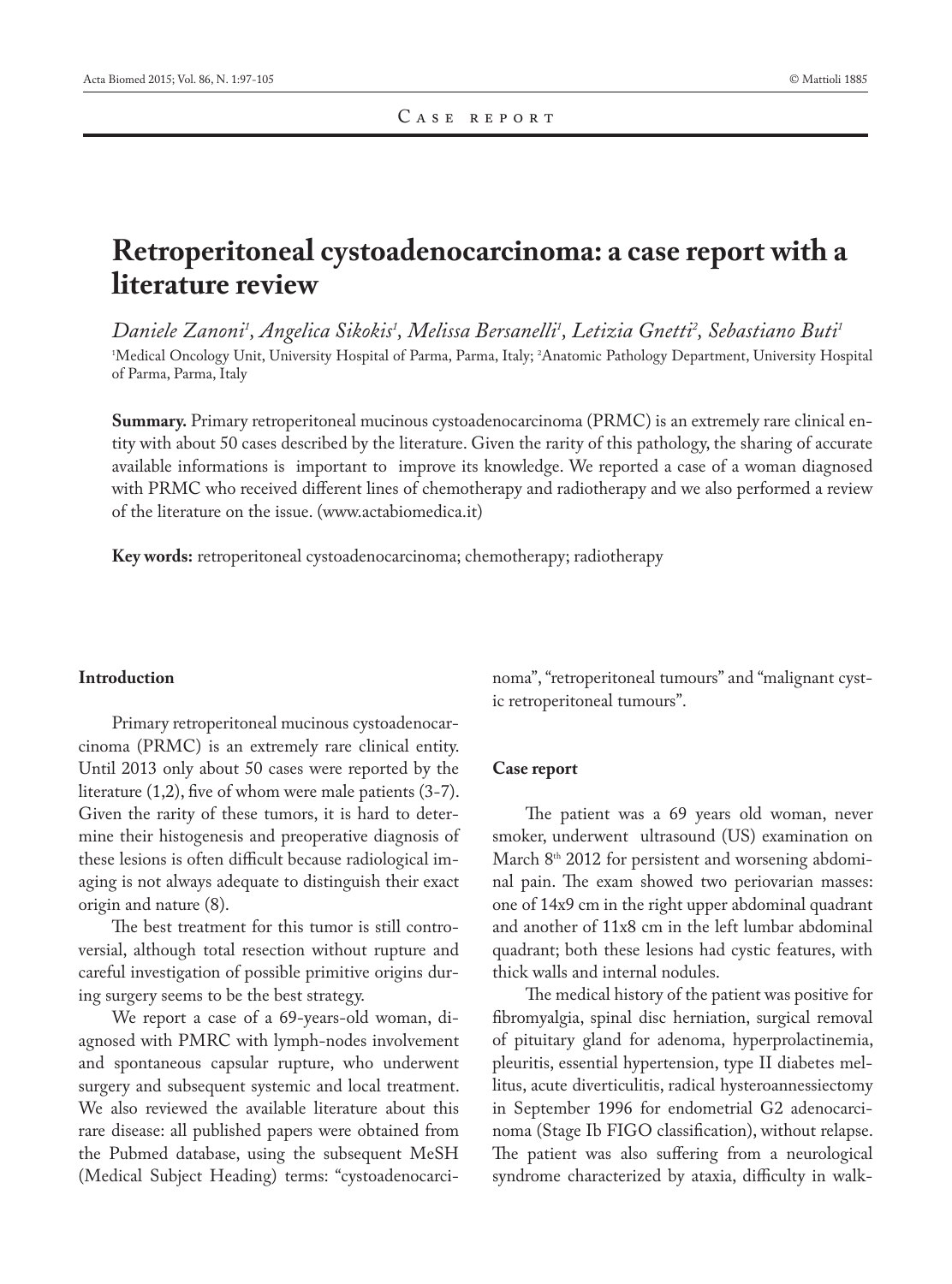ing, balance impairment and sensory perypheral neuropathy.

US was followed by a CT scan which evidenced a single large cystic retroperitoneal lesion of 19x12x10 cm in correspondence of the mesogastric region (Fig. 1), with compression and dislocation of the bowel and of the inferior vena cava; peritoneal effusion and two peritoneal lesions suspected to be metastatic sites were also present. Abdominal fine needle aspiration (FNA) was performed with cytological diagnosis of epithelial cystic low grade lesion, cystoadenoma-like. Neoplastic markers were significantly increased with CA19-9 of 796 U/ml (r.v. 0-35 U/ml) and CA125 of 253 U/ml (r.v. 0-35 U/ml).

On March 23<sup>th</sup> 2012 the patient reported rapidly progressive abdominal pain, so she underwent urgent surgery with resection of the large cystic lesion which was adherent to the transverse colon, showed a rupture and the presence of a relevant quantity of hemorrhagic fluid in the abdominal cavity. A right hemicolectomy extended to transverse colon with terminal ileo-colic anastomosis was performed; the peritoneal lesions pre-



**Figure 1.** The CT scan evidenced a single large cystic retroperitoneal lesion of 19x12x10 cm in correspondence of the mesogastric region, with compression and dislocation of the bowel and of the inferior vena cava; peritoneal effusion and two peritoneal lesions suspected to be metastatic sites were also present (peritoneal carcinomatosis)

viously revealed by the CT scan were not found. The histological examination showed a cystic, unilocular mass of 17x11x4.5 cm, with thick fibrous-connective wall, filled with necrotic-hemorragic material; the final microscopic examination was positive for mullerian type retroperitoneal cistoadenocarcinoma, with moderate differentiation (G2), mucinous and endometrioid pattern, signs of cystic wall infiltration up to the perivisceral tissues (Fig. 2). There was no infiltration of surgical margins. Lymph nodes involvement was present in 8 of 45 resected nodes (Stage IIIC FIGO, considering the disease as an ovarian cancer according with the NCCN guidelines). Immunohistochemical (IHC) examination showed CK7 positivity, weak expression of p53, CK20 and WT1 negativity and



**Figure 2.** Microscopically: Tubule-like structures with papillae in orderly arrangement covered by stratified epithelium with mild to moderate atypia with few mitoses and abundant eosinophilic cytoplasm (E/E=ematossilina-eosin coloring)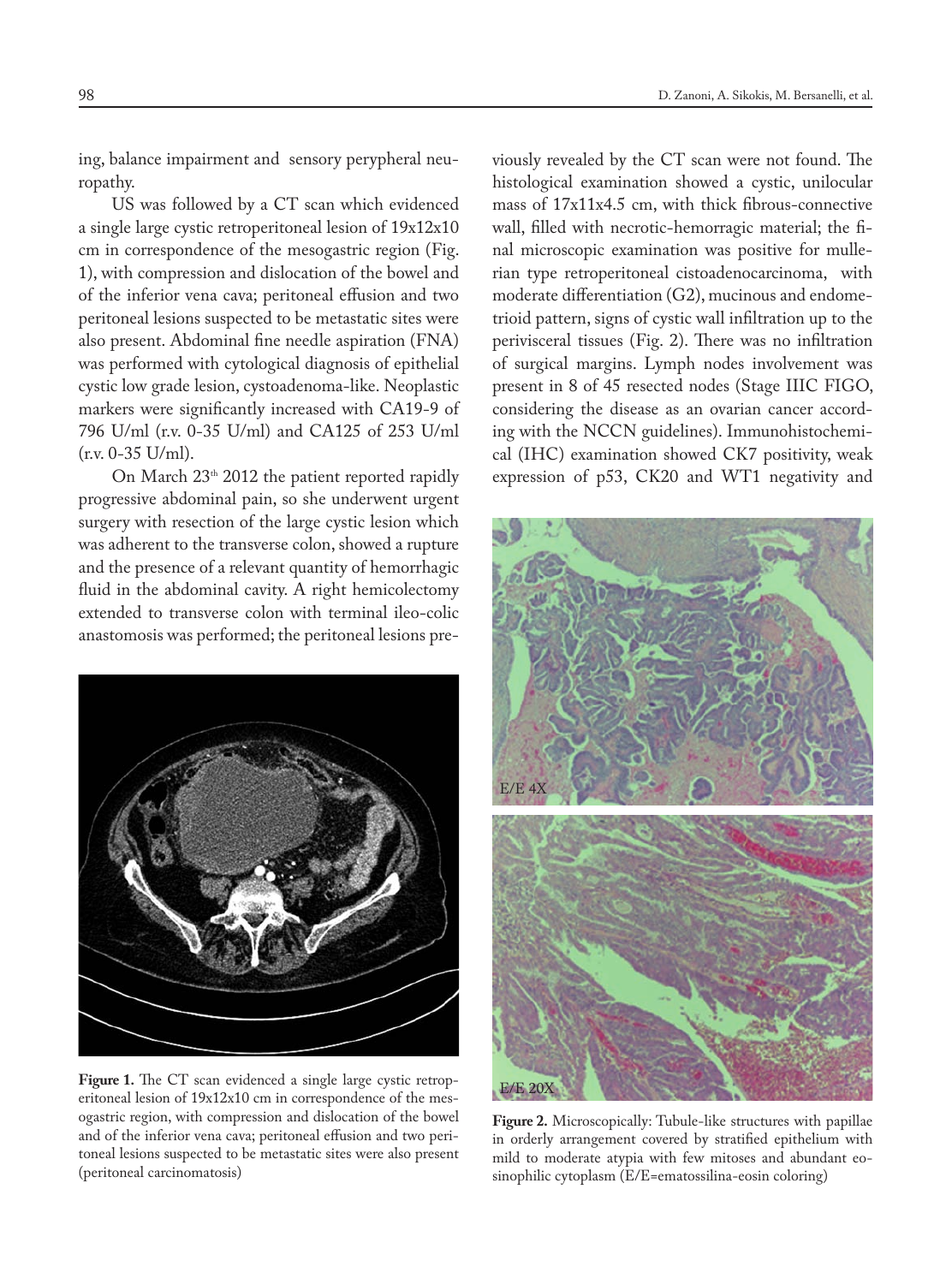moderate expression of estrogen and progesterone receptors. Neoplastic markers values after surgical intervention fell down (CA 19-9= 25 U/ml and CA 125 = 13 U/ml). The CT-scan performed in May 2012 was negative for disease localizations.

After a multidisciplinary discussion, in consideration of the similarity of this tumor to mullerian tumors, of its rupture into the peritoneal cavity, of the lymph nodes involvement and of the suspicion of peritoneal carcinomatosis at the radiologic revision, basing on the few data from previous case reports and reviews (see below), an adjuvant six cycles chemotherapy with Carboplatin AUC 5 and Paclitaxel 175 mg/ mq with prophylactic granulocyte colony-stimulating factors was proposed to the patient. From 22/05/2012 to 24/07/2012, 4 total courses of chemotherapy were administered, with the omission of the last two courses for the worsening of the preexisting neurological syndrome. A new CT-scan was performed at the end of treatment with no evidence of disease; CA19.9 and CA125 values were within the normal range.

On February 19<sup>th</sup>, 2013 a new CT scan showed a relapse of disease with a new peripancreatic lesion of 2 cm and the increase of 2 pulmonary micronodules. The value of CA19-9 was a little increased (46 UI/ml) while CA 125 was still normal. On the basis of the tumor similarity with ovarian cancer, a new chemotherapy with liposomal Peg-Doxorubicin was started at the dose of 30 mg/m<sup>2</sup> on March 13<sup>th</sup> 2013; 5 courses were totally administered. The CT scan after 3 courses of chemotherapy showed a stable disease, with a little increase of the neoplastic markers value. The patient continued chemotherapy with liposomal Peg-Doxorubicin at the same doses. A new CT scan at the end of treatment showed stable disease. A total body PET/CT scan was then performed, evidencing a single peripancreatic uptake of 18FDG. Surgical revaluation or stereotactic radiotherapy were both proposed to the patient and she chose the latter. Therefore, from December 6<sup>th</sup> to December 16<sup>th</sup>, 2013 stereotactic radiotherapy was administered to the pancreatic lesion. At the end of treatment markers values were decreased to CA19-9= 38 U/ml and CA125=15.37 U/ml. The patient continued the follow up.

On February 20<sup>th</sup>, 2014 the CT scan evidenced the presence of 3 new lymph nodes near the little gastric curve, suspected for metastasis, while the peripancreatic lesion was stable. Another PET/CT scan was performed, with finding of metabolic activity in perihepatic lymph nodes, involvement of both hepatic lobes and negativity of the peripancreatic lesion and the perigastric lymph node stations. Considering the discordance between CT scan and PET/CT findings, a magnetic resonance (MR) was performed: the exam confirmed the liver and lymph nodes disease progression. Neoplastic markers values showed a little decrease of CA 19-9 and a stability of CA 125. The table 1 describes the marker's trend before and after the treatments.

Considering the disease free survival of the patient after adjuvant therapy, longer than 6 months, chemotherapy with Carboplatin was administered until July 2014, when the CT scan documented a nodal and hepatic disease progression. A chemotherapy regimen with Gemcitabine was therefore initiated but suddenly discontinued after one cycle for grade 4 haematological toxicity.

In August 2014, given the clinical progression of disease, the patient started a therapy with megestrol acetate in order to obtain a possible therapeutic effect (in view of the moderate IHC expression for estrogen and progesterone receptors) over and above the effect against anorexia and neoplastic cachexia.

#### **Discussion**

# *Adjuvant chemotherapy*

Due to the rarity of this tumor there is no evidence of benefit from surgery and chemotherapy as first choice of treatment after diagnosis of PRMC. Nevertheless, as reported by the literature, different chemotherapies were attempted (Tab. 2).

In adjuvant setting, Andres Anibal Roma and Anais Malpica (9) described two cases treated with adjuvant chemotherapy after radical surgery; one of these had a component of high-grade sarcoma and it was treated with doxorubicin and ifosfamide, but the disease relapsed after only 6 months and the death of the patient occurred 9 months after the diagnosis. The second patient had an histologic diagnosis of mucinous carcinoma with areas of sarcomatoid carcinoma;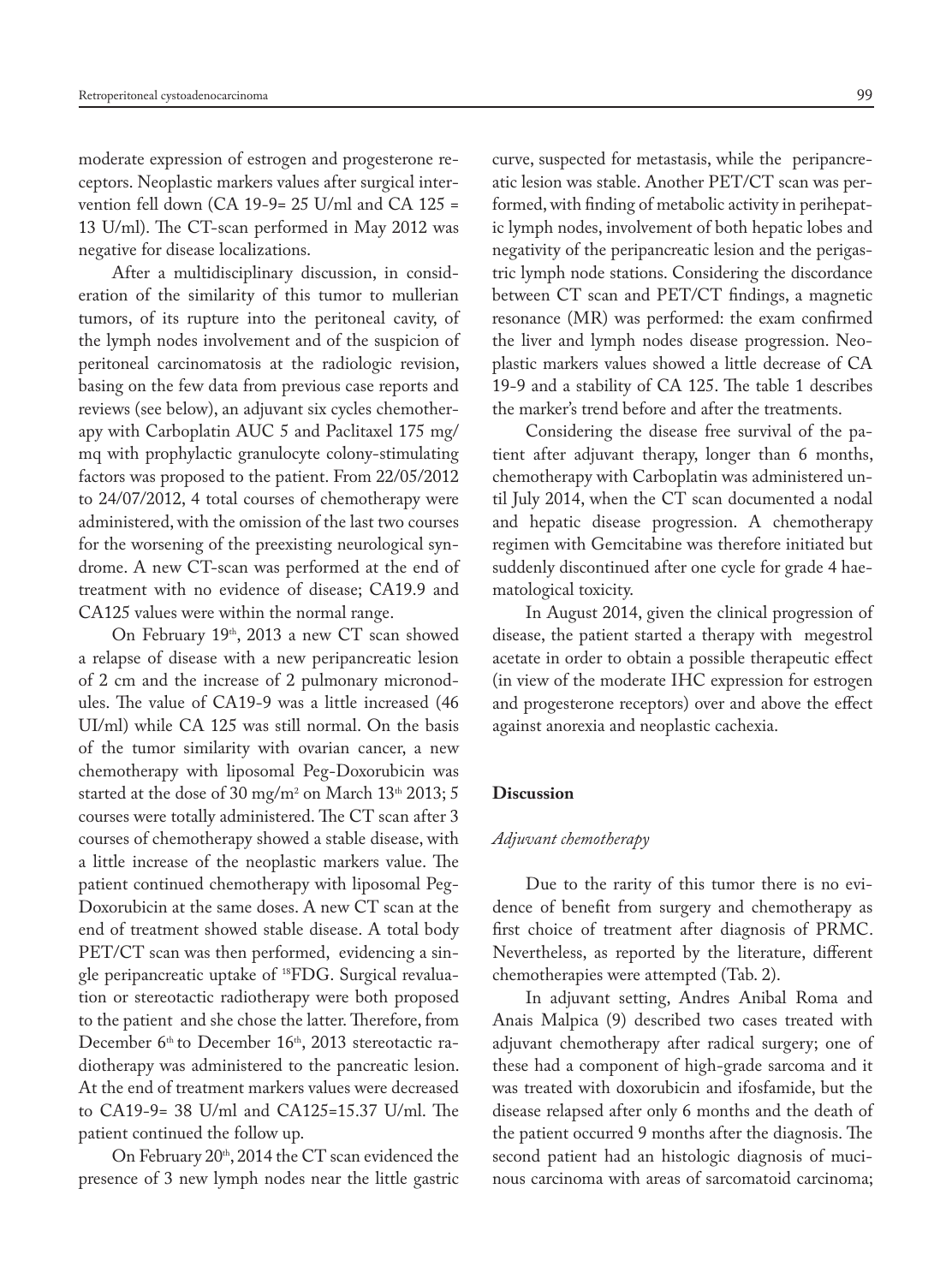he received 3 adjuvant cycles of ifosfamide and Cisplatin; the disease relapsed and a new chemotherapy with Paclitaxel was performed; the patient was still alive at 26 months of follow up, with hepatic metastatic disease. In another report (1) a patient with PRMC, showing an area of infiltrating adenocarcinoma associated with areas of dedifferentiation in desmoplastic stroma, was treated with 6 courses of adjuvant chemotherapy with Carboplatin AUC 6 and Paclitaxel 175 mg/m2 , but disease relapsed 8 months after the end of chemotherapy.

Tjalma and Vaneerdeweg (10) described a case of PRMC treated with 4 cycles of Carboplatin after radical surgery, but this patient had a recurrence of disease after 8 months and he died 31 months after the initial diagnosis.

Sun Ah Lee et al. (11) described a case with PRMC with sarcomatoid component which was treated with adjuvant Cyclophosphamide 600 mg/m2 and Cisplatin 60 mg/m<sup>2</sup> for 6 courses. The patient was still alive after 42 months of follow up, without suspicion of disease recurrence at the CT-scan.

Tenti et al. (12) treated a patient with Cisplatin and Cyclophosphamide in adjuvant setting, with no recurrence of disease after 33 months since the diagnosis. In contrast, Ulbright et al. (13) described a carcinoma of the retroperitoneum with serous papillary characteristics which was treated with doxorubicin, cyclophosphamide and cisplatin; a second look surgery showed microscopic residual disease and the patient was treated with radiotherapy. Gotoh et al. (14) described a case of infiltrating PRMC treated with Tegafur-Uracil after surgery: the patient developed metastasis only 3 months after surgery. Dierickx et al. (15) treated a cystadenocarcinoma with a sarcoma-like mural nodule with adjuvant chemotherapy composed by 6 courses of Carboplatin AUC 7 in monotherapy every 4 weeks (follow up time not known). Ayaka Yura et al. (16) treated a retroperitoneal serous adenocarcinoma with Paclitaxel 175  $mg/m^2$  and Carboplatin AUC 6, with recurrence of disease 18 months after surgery.

In our case report the patient was treated as suspected metastatic disease without parameters with a Carboplatin and Paclitaxel regimen. She relapsed 7 months after the end of this treatment; only 4 courses were administered of the 6 initially planned. Actually it isn't possible to identify an adjuvant chemotherapy which seems to be effective in this type of tumor; more data about the treatment of this disease are needed.

# *Advanced/not resectable disease treatment*

In the literature there are few data about the treatment of retroperitoneal cystadenocarcinomas in case of not resectable (locally advanced or metastatic) disease. A great part of the studies provide the administration of chemotherapy regimens based on Carboplatin and Taxanes (Tab. 2). In one study Tamoxifen and oral Etoposide were also used (1) without response. In our case radiotherapy and Gemcitabine were administered in the metastatic setting, with a temporary disease control. Also the last treatment with megestrol acetate showed a moderate clinical benefit.

# *Histopathological features*

Retroperitoneal Cystadenocarcinomas are unilocular or multilocular cystic lesions composed by a

|  |  |  |  |  |  |  |  | <b>Table 1.</b> Variation of markers during the treatments |  |
|--|--|--|--|--|--|--|--|------------------------------------------------------------|--|
|--|--|--|--|--|--|--|--|------------------------------------------------------------|--|

|                                                 | CA 19-9<br>$(range 0-35 U/ml)$ | CA 125<br>$(range 0-35 U/ml)$ |
|-------------------------------------------------|--------------------------------|-------------------------------|
| Initial value                                   | 796 U/ml                       | $253$ U/ml                    |
| After surgery                                   | $25$ U/ml                      | $13$ U/ml                     |
| Pre-CT with liposomial Peg-Doxorubicin          | $55$ U/ml                      | $16$ U/ml                     |
| After third cycle of liposomial Peg-Doxorubicin | $73$ U/ml                      | $16$ U/ml                     |
| Post-CT with liposomial Peg-Doxorubicin         | $73 \text{ U/ml}$              | $16$ U/ml                     |
| Pre-RT                                          | $46$ U/ml                      | $21$ U/ml                     |
| Post-RT                                         | 38,3 U/ml                      | 15,3 U/ml                     |
| Pre-CT with Carboplatin                         | 34,3 U/ml                      | 20,81 U/ml                    |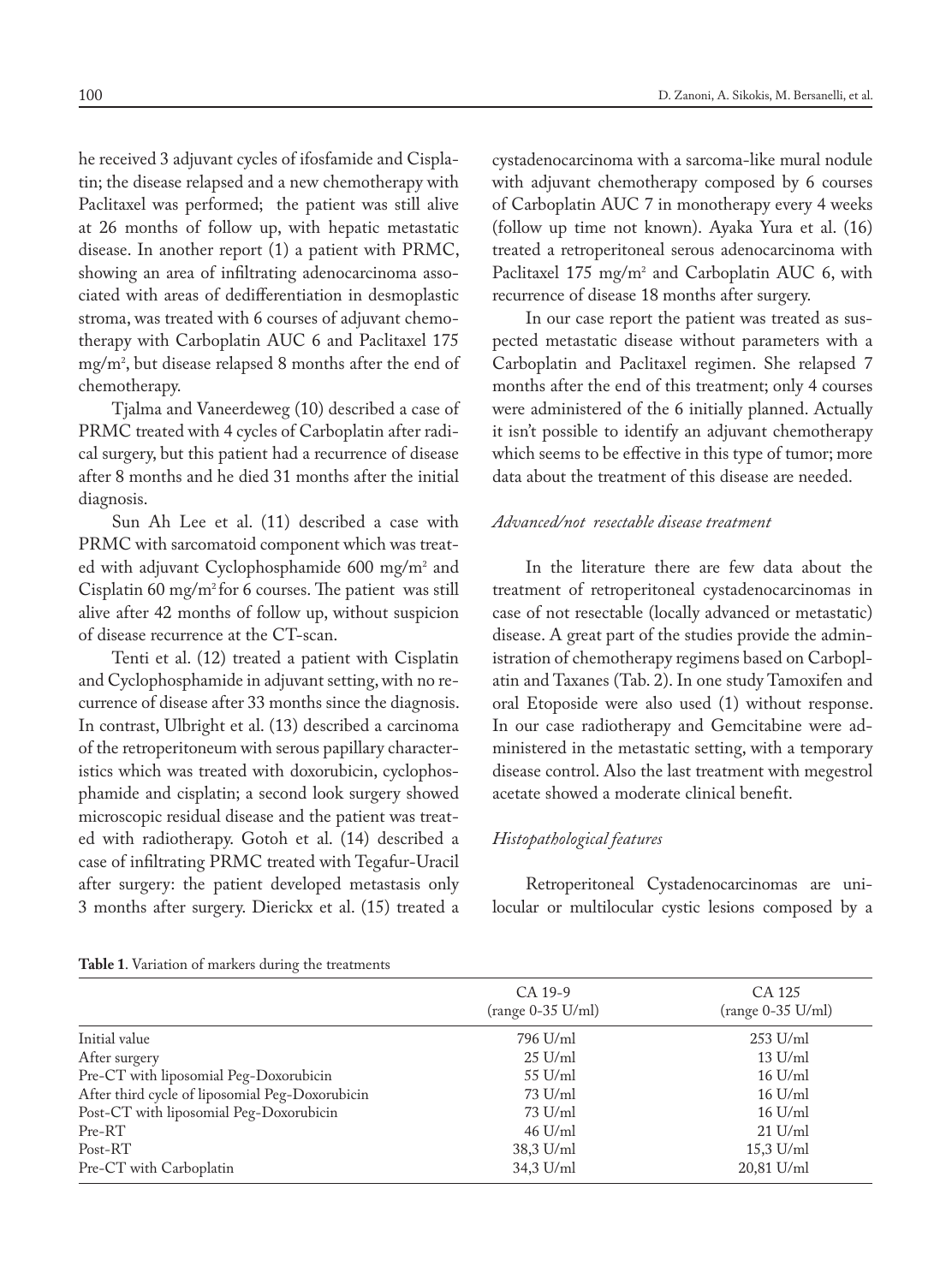| Authors                    | <b>IHC</b>                                                                              | Tumoral<br>markers                         | AC                                                                                      | Follow up<br>after AC                                                           | Unresectable<br>disease<br>treatment | Follow up/<br>Follow up for<br><b>MD</b>                           |
|----------------------------|-----------------------------------------------------------------------------------------|--------------------------------------------|-----------------------------------------------------------------------------------------|---------------------------------------------------------------------------------|--------------------------------------|--------------------------------------------------------------------|
| De Leòn DC<br>et al. $(1)$ | No                                                                                      | $CA$ 125 $-$                               | Carboplatin<br>+ Paclitaxel                                                             | Relapse<br>after 8<br>months                                                    | Oral<br>Etoposide;<br>Tamoxifen      | No                                                                 |
|                            | No                                                                                      | $CA$ 15-3 $-$<br>$CA$ 19-9 $-$<br>CA 125 - | No                                                                                      | No                                                                              | No                                   | 6 months<br>without relapse                                        |
| Feng JF et<br>al. $(3)$    | No                                                                                      | $CA$ 19-9 $-$<br>$CEA -$<br>$\alpha$ FP -  | No                                                                                      | No                                                                              | No                                   | 13 months<br>without relapse                                       |
| Thamboo TP<br>et al. (4)   | $CK 7-20 +$<br>$MUC2 +$<br>$MUC5AC +$<br>MUC1-                                          | $CA$ 19-9 +<br>$CEA +$                     | No                                                                                      | No                                                                              | No                                   | 18 months<br>without relapse                                       |
| Hrora A et<br>al. $(6)$    | No                                                                                      | CA 19-9 -                                  | No                                                                                      | No                                                                              | No                                   | 6 months<br>without relapse                                        |
| Shiau JP et<br>al. (7)     | No                                                                                      | $CA$ 19-9 $-$<br>CEA -                     | No                                                                                      | No                                                                              | No                                   | 79 months<br>without relapse                                       |
| Kanayama T<br>et al. (8)   | $CK 7 +$<br>$CK20 -$<br>Vimentin $+$<br>EMA-                                            | $CA$ 125 $-$<br>$CEA -$                    | No                                                                                      | No                                                                              | No                                   | 6 months<br>without relapse                                        |
| Roma AA et<br>al. (9)      | $CK 7 + (6)$<br>cases)<br>$CK 20 + (4)$<br>cases)<br>Vimentin,<br>$ER/PR + (1$<br>case) | No                                         | Doxorubicin<br>$+$<br>Isofosfamide<br>(1 pt)<br>Isofosfamide<br>$+$ Cisplatin<br>(1 pt) | Relapse<br>and death<br>after 9<br>months<br>26<br>months<br>without<br>relapse | No                                   | $1-148$ months<br>(mean 40 mo,<br>median 22 mo)<br>without relapse |
| Tjalma WA<br>et al. (10)   | NA                                                                                      | NA                                         | Carboplatin                                                                             | Relapse<br>after 8<br>months                                                    | No                                   | Death after 23<br>months from the<br>recurrence                    |
| Lee SA et al.<br>(11)      | $CK +$<br>$V$ imentine $-$<br>Desmine-<br>$S-100$<br>protein -                          | $CEA -$<br>$CA$ 125 +                      | Cyclophosph<br>$amide +$<br>Cisplatin                                                   | 42<br>months<br>without<br>relapse                                              | No                                   | $_{\rm No}$                                                        |
| Dierickx I et<br>al. (15)  | NA                                                                                      | NA                                         | Carboplatin                                                                             | NA                                                                              | No                                   | No                                                                 |
| Iura A et al.<br>(16)      | $CK 7 +$<br>$ER +$<br>CK 20 -                                                           | $CA$ 19-9 +<br>$CA$ 125 +                  | Paclitaxel +<br>Carboplatin                                                             | Relapse<br>after 18<br>months                                                   | Chemotherapy<br>not specified        | 14 months with<br><b>MD</b>                                        |
| Kaku M et<br>al. (22)      | No                                                                                      | $CA$ 19-9 +<br>$CEA -$<br>$CA$ 125 +       | No                                                                                      | No                                                                              | Docetaxel +<br>Carboplatin           | 16 months with<br><b>MD</b>                                        |

**Table 2.** Previous case reports of patients affected by PRMC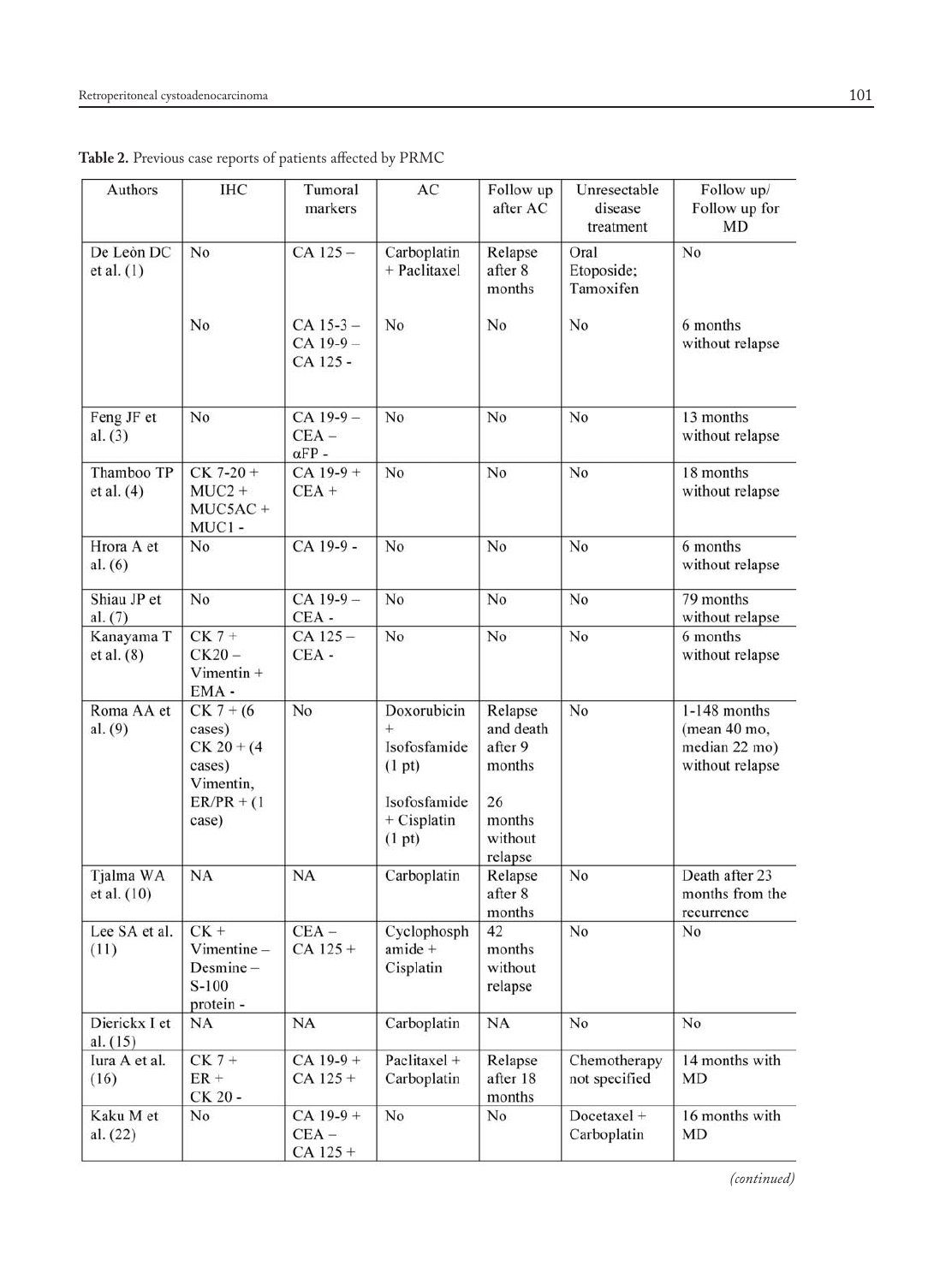| Isse K et al.<br>(23)           | $EMA +$<br>Calretinin +<br>$ER/PR +$ | $CA$ 19-9 +                                | No                          | No                            | No       | No                                                                 |
|---------------------------------|--------------------------------------|--------------------------------------------|-----------------------------|-------------------------------|----------|--------------------------------------------------------------------|
| Suzuki S et<br>al. (24)         | $EMA +$<br>Vimentin -                |                                            | No                          | No                            | No       | No                                                                 |
| <b>Uematsu T</b><br>et al. (25) | No                                   | $CEA +$<br>CA 15-3 -                       | No                          | No                            | No       | 6 years<br>without<br>relapse                                      |
| Lee WI et al.<br>(26)           | No<br>No                             | CA 125 -<br>$CEA -$<br>$CEA -$<br>CA 125 - | No<br>No                    | No<br>No                      | No<br>No | 30 months<br>without<br>relapse<br>15 months<br>without<br>relapse |
| Dore R et al.<br>(27)           | No                                   | No                                         | No                          | No                            | No       | 16 months<br>without<br>relapse                                    |
| Youssef C et<br>al. (28)        | No                                   | No                                         | $Cisplatin +$<br>Paclitaxel | 2 years<br>without<br>relapse | No       | No                                                                 |
| Tamura T et<br>al. (29)         | No                                   | No                                         | No                          | No                            | No       | 13 months<br>without<br>relapse                                    |
| Pearl ML et<br>al. (30)         | No                                   | $CEA -$<br>CA 19-9 -                       | No                          | No                            | No       | 10 months<br>without<br>relapse                                    |
| Yadav R et<br>al. (31)          | No                                   | No                                         | No                          | No                            | No       | One and half<br>year without<br>relapse                            |
| Navin P et<br>al. (32)          | $CK 7 +$<br>$CK 20 +$                | No                                         | No                          | No                            | No       | No                                                                 |
| Mikami M et<br>al. (33)         | NA                                   | <b>NA</b>                                  | No                          | No                            | No       | Death after<br>18 months<br>from surgery                           |

**Table 2.** Previous case reports of patients affected by PRMC

 $HIC = \frac{1}{\text{Immunohistochemistry; AC} = \text{adjuvant chemotherapy; MD} = \text{metastatic disease; NA} = \text{not available}}$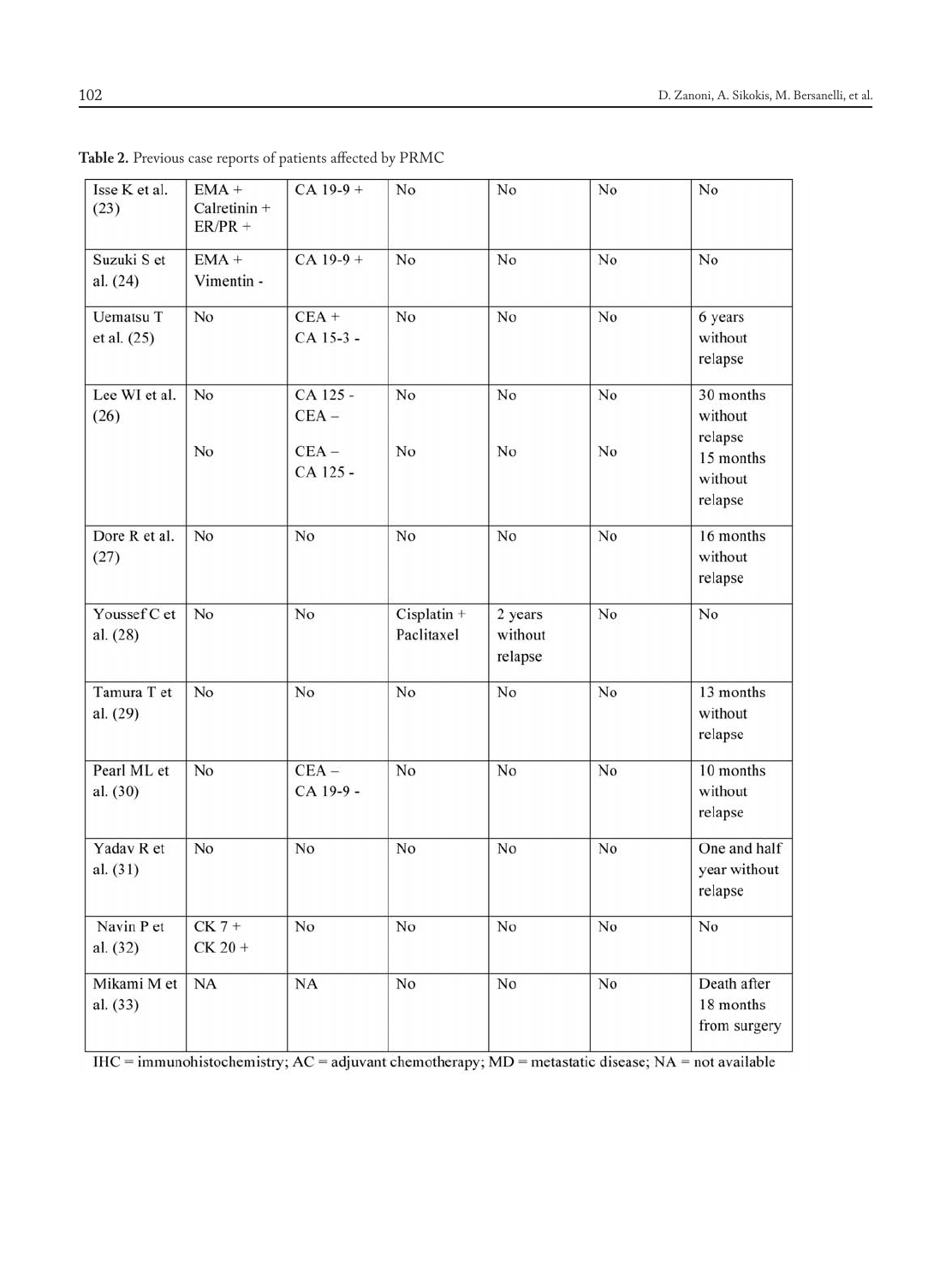thin single or multiple layers of mucinous columnar epithelium of adenocarcinoma mixed with thick layer or nodules of atypical border–line cells, benign cells or malignant cells, sometimes sarcomatoid-like or with areas of adenocarcinoma with papillary and cribiform architecture. At the IHC analysis, CK7 is almost ever expressed; CK 20 is often positive, with some exceptions. Hormone receptors could be positive and this could suggest an endocrine sensitivity of the disease, but we have no data about hormonal therapy effectiveness. Sometimes markers of sarcomatoid differentiation like Vimentin, Desmin or S-100 protein could be present.

#### *Histogenesis*

The possible pathogenesis of PRMC is of interest. Although the exact origin of this tumor remains unclear, several hypotheses have been suggested to explain its histogenesis. One of the most accepted is that of ectopic supernumerary ovarian tissue (17), even though some cases in male patients have been reported and accessory and supernumerary ovaries in females are rare. Other Authors have proposed that PRMC may arise from a teratoma in which the lining mucinous epithelium has overridden all the other components to survive as the single cell component (18). Another hypothesis is that the tumor arises from peritoneal epithelium which possesses the potential for Müllerian differentiation (19). Finally, the hypothesis that has gained increasing support is that of coelomic metaplasia, in which some clusters of coelomic epithelial cells are deposited in the retroperitoneal area, developing an inclusion cyst with subsequent mucinous metaplasia (12,20,21). This last theory is also of interest because it may explain occurrences in male patients.

Although the exact origin of this neoplasm is still controversial, in the future a better and more accurate IHC evaluation will facilitate the histological determination and the establishment of histogenetic correlations of the tumor.

#### *Prognostic factors*

The rupture of cystic mass is deemed to be a negative prognostic factor for the high risk of recurrence after surgical resection; several authors affirm that if cystic rupture or extracapsular invasion occur, adjuvant chemotherapy could be recommended (11). Another prognostic factor is a pathological finding related to the histopathological features of the intramural nodules, with a worse prognosis if they are composed by more aggressive histologies with sarcoma-like or anaplastic features (9). The behavior of this neoplastic disease is very variable and dependent by the histological differentiation of the intracystic nodules and of the cystic wall.

# *Neoplastic markers utility*

Neoplastic markers levels are usually normal in this disease, but sometimes they could be increased. In our case, CA19.9 and CA 125 values were both increased and they were consistent with the clinical course of the disease, so they were used to monitor the response to treatment.

In the literature we can find 4 cases with CA 19-9 abnormalities (16,22-24). The other neoplastic marker resulted to be altered was CA 125, reported to be increased in 4 cases (1,11,16,22). In some reports also CEA value was increased (4,25). No abnormalities of CA 15-3 and  $\alpha$ -fetoprotein have been reported.

In conclusion, there isn't actually a marker which could be considered highly sensitive for this tumor and all the neoplastic markers considered lack of any specifity. If increased, serum markers could be a good parameter for the clinical follow-up and the evaluation of responses to therapies. CA 19-9 and CA 125 levels could be increased more frequently than others and they could be helpful for evaluating the response to treatments and for early detecting relapse after surgery (Tab. 2).

### **Conclusions**

PRMC is a very rare neoplasm whom origin seems likely to be the coelomatic epithelium. There is no clinical neither radiological, histopathological, laboratoristic or pathognomonic feature which could help the diagnosis of this tumor.

Its behavior is variable and it could depend on the differentiation of tissues which can develop inside the cysts.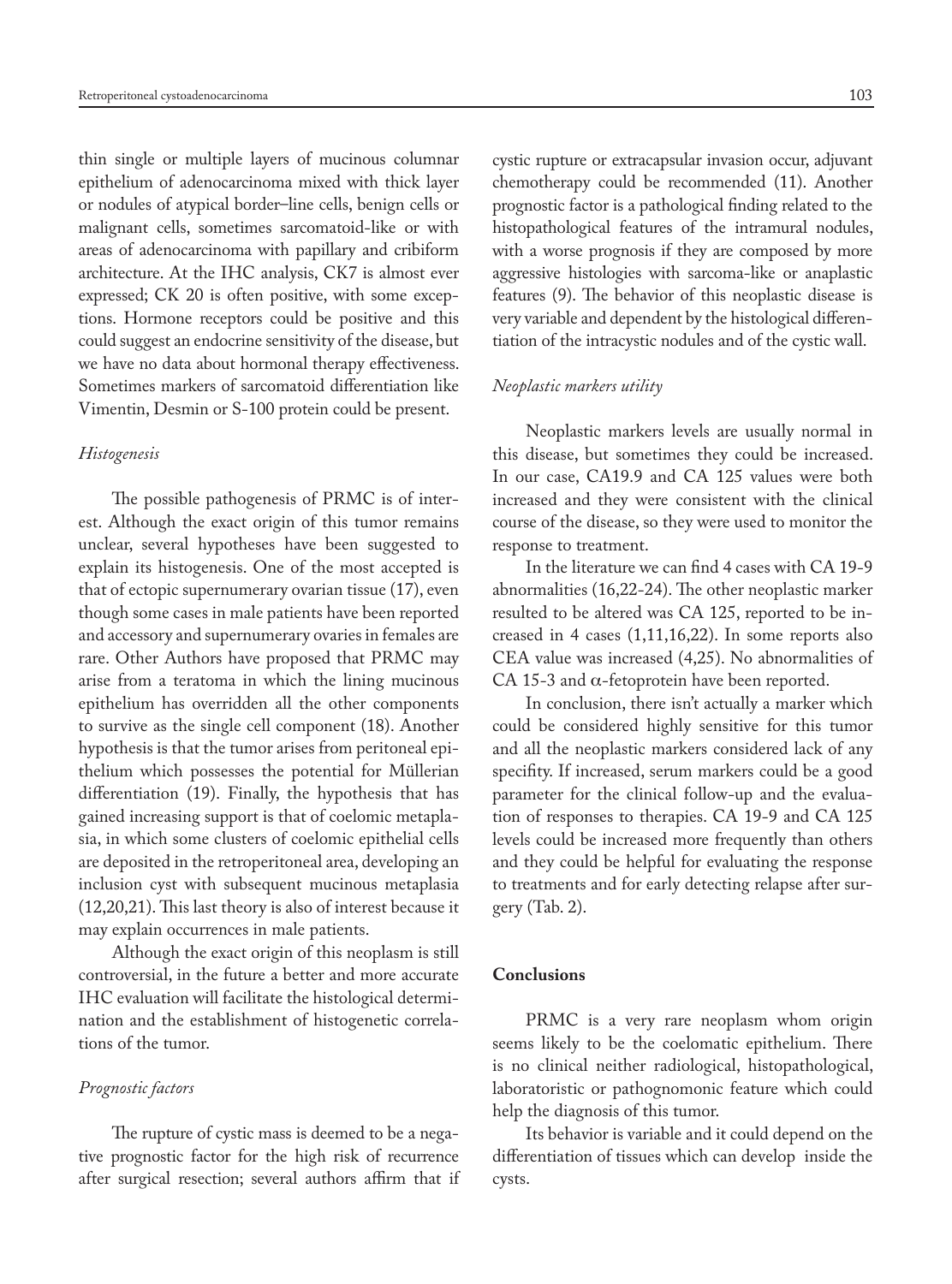Radical surgery, whether possible, is actually the first choice of treatment. The few data concerning adjuvant therapy after surgery didn't show a reduction of risk of relapse and the role of this approach remains uncertain.

In local advanced or metastatic disease no evidence of benefit from chemotherapy is still demostrated, so we can conclude that PRMC seems to have a poor chemosensitivity.

We didn't found data about the effectiveness of radiotherapy; in our case radiotherapy didn't show a clear benefit with a progression of disease only three months after treatment.

Further data about this tumor are needed to improve treatment and survival of the affected patients.

# **References**

- 1. De Leòn DC, Pèrez-Montiel D, Chanona-Vilchis J et al. Primary retroperitoneal mucinous cystoadenocarcinoma: report of two cases. World J Surg Oncol, 5:5, 2007.
- 2. Kondi-Pafiti A, Kairi-Vassilatoul E, Spanidou-Carvouni H et al. Extragenital cystic lesions of peritoneum, mesentery and retroperitoneum of the female. Eur J Gynaecol Oncol, 26:323-326, 2005.
- 3. Feng JF, Liu H, Chen DB. Primary retroperitoneal mucinous cystoadenocarcinoma in a male patient: a rare case report. Hippokratia, 17, 3:271-273, 2013.
- 4. Thamboo TP, Sim R, Tan SY et al. Primary retroperitoneal mucinous cystoadenocarcinoma in a male patient. J Clin Pathol, 59:655-657, 2006 .
- 5. Green JM, Bruner BC, Tang WW et al. Retroperitoneal mucinous cystoadenocarcinoma in a man: case report and review of literature. Urol Oncol, 25:53-55, 2007.
- 6. Hrora A, Reggoug S, Jallal H et al. Primary retroperitoneal mucinous cystoadenocarcinoma in a male patient: a case report. Cases J, 2:7196, 2009.
- 7. Shiau JP, Wu CT, Chin CC et al. Long-term survival after hand-assisted laparoscopic approach of primary retroperitoneal mucinous cystoadenocarcinoma in male: case report and review of literature. Eur Surg, 45:106-109, 2013 .
- 8. Kanayama T, Yoshino K, Enomoto T et al. Primary retroperitoneal mucinous cystoadenocarcinoma with mural nodules: a case report and literature review. Int J Clin Oncol, DOI 10.1007/s10147-011-0313-4, 2011.
- 9. Roma AA, Malpica A. Primary retroperitoneal mucinous tumors. Am J Sourg Pathol, 33:526-533, 2009.
- 10. Tjalma WA, Vaneerdeweg W. Primary retroperitoneal mucinous cystoadenocarcinomas are a distinct entity. Int J Gynecol Cancer, 18(1):184-8, 2008.
- 11. Lee SA, Bae SH, Ryoo HM et al. Primary retroperitoneal mucinous cystoadenocarcinoma: a case report and review

of literature. The Korean Journal of Internal Medicine, 22:287-291, 2007.

- 12. Tenti P, Carnevali L, Tateo S, Durola R. Primary mucinous cystadenocarcinoma of the retroperitoneum: two cases. Gynecol Oncol, 55:308-312, 1994.
- 13. Ulbright TM, Morley DJ, Roth LM, Berkow RL. Papillary serous carcinoma of the retroperitoneum. Am J Clin Pathol, 79: 633-637, 1983.
- 14. Gotoh K, Konaga E, Arata A, Takeuki H, Mano S. A case of primary retroperitoneal mucinous cystadenocarcinoma. Acta Med Okayama, 46: 49-52, 1992.
- 15. Dierickx I, Jacomen G, Schelfhout V et al. Primary retroperitoneal mucinous cystoadenocarcinoma: a case report and review of literature. Gynecol Obstet Invest, 70(3):186-91, 2010.
- 16. Iura A, Sasajima Y, Katsumata N, Kasamatsu T. Serous adenocarcinoma of the retroperitoneum, as a type of multifocal müllerian carcinoma. Int J Clin Oncol, 14:254-257, 2009.
- 17. Kehagias DT, Karvounis EE, Fotopoulos A, Gouliamos AD. Retroperitoneal mucinous cystoadenoma. Eur J Obstet Gynecol Reprod Biol, 82:213-215, 1999.
- 18. Williams PP, Gall SA, Prem KA. Ectopic mucinous cystadenoma. A case report. Obstet Gynecol, 38:831-7, 1971.
- 19. Gotoh K, Konaga E, Arata A et al. A case of primary retroperitoneal mucinous cystoadenocarcinoma. Acta Med Okayama, 46:49-52, 1992.
- 20. Storch MP, Raghavan U. Mucinous cystoadenocarcinoma of the retroperitoneum. Conn Med, 3:140-141, 1980.
- 21. Carabias E, Garcia-Munoz H, Dihmes FP et al. Primary mucinous cystoadenocarcinoma of the retroperitoneum. Report of a case and literature review. Virchows Arch, 426:641-645, 1995.
- 22. Kaku M, Ohara N, Seima Y et al. A primary retroperitoneal serous cystoadenocarcinoma with clinically aggressive behavior. Arch Gynecol Obstet, 270:302-306, 2004.
- 23. Isse K, Harada K, Suzuki Y et al. Retroperitoneal mucinous cystoadenoma: Report of two cases and review of literature. Pathology International, 54:132-138, 2004.
- 24. Suzuki S, Mishina T, Ishizuka D et al. Mucinous cystoadenocarcinoma of the retroperitoneum: report of a case. Surg Today, 31:747-750, 2001.
- 25. Uematsu T, Kitamura H, Iwase M et al. Ruptured retroperitoneal mucinous cystoadenocarcinoma with synchronous gastric carcinoma and long postoperative servival: case report. Journal of Surgical Oncology, 73:26-30, 2000.
- 26. Lee WI, Ching KC, Pang M, Ho TH. Two cases of primary retroperitoneal mucinous cystadenocarcinoma. Gynecologic Oncology, 63:145-150, 1996.
- 27. Dore R, La Fianza A, Storti L et al. Primitive mucinous cystadenocarcinoma of the retroperitoneum. Case report and diagnostic considerations. Clinical Imaging, 20:129- 132, 1996.
- 28. Youssef C, Mathelin C, Guerin C et al. Primary retroperitoneal endometrial cystadenocarcinoma presenting as pelvic abscess on ultrasound. Ultrasound Obstet Gynecol, 31:712- 715, 2008.
- 29. Tamura T, Yamataka A, Murakami T et al. Primary muci-